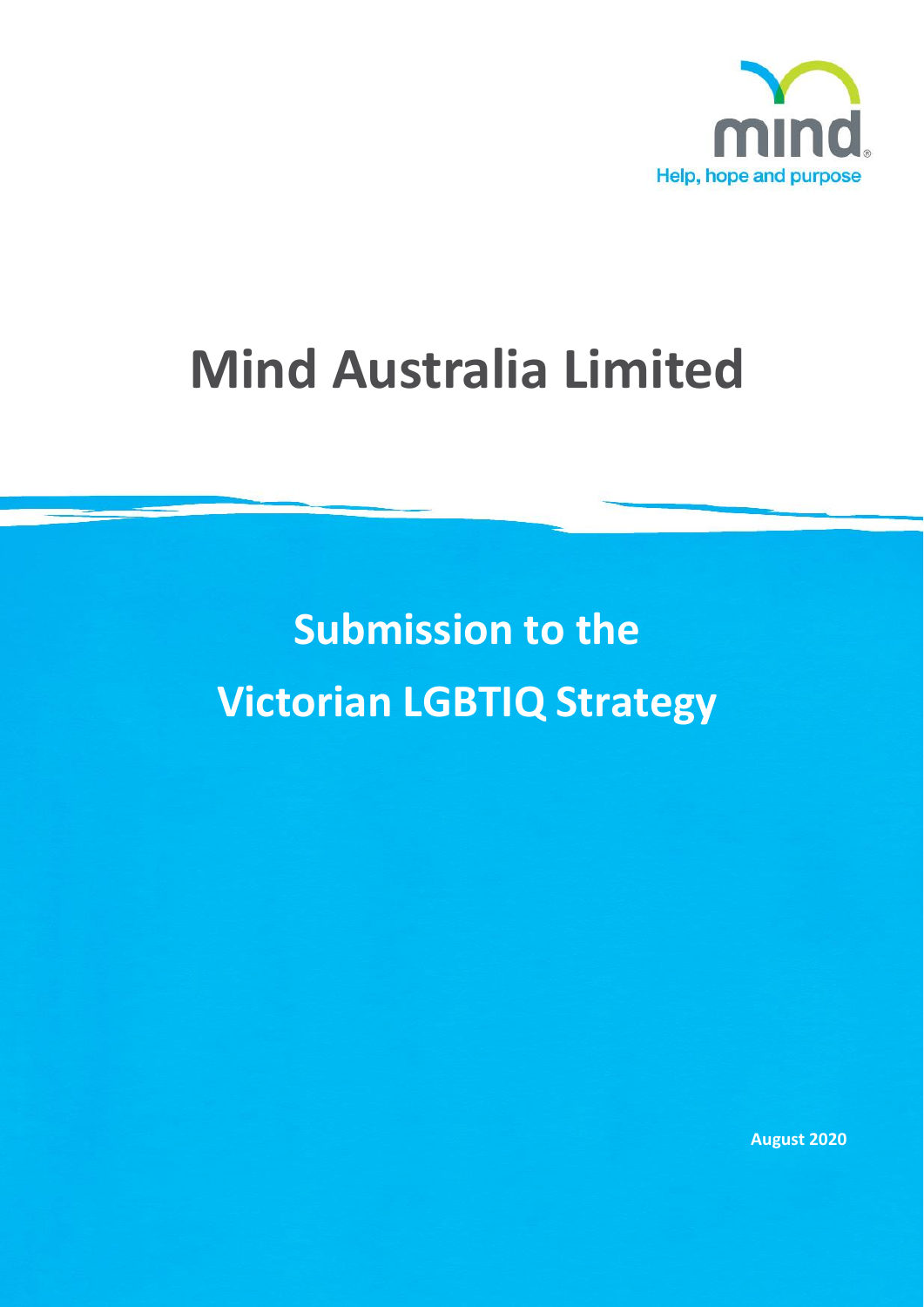

## **About Mind**

Mind Australia Limited (Mind) is one of the country's leading community-managed specialised mental health service providers. We have been supporting people dealing with the day-to-day impacts of mental illness, as well as their families, friends and carers for over 40 years. Our 900 staff deliver services in our own centres, and outreach programs and residential services in partnerships with clinical agencies around Australia. In the last financial year, Mind provided over 400,000 hours of recovery-focused, person-centred support service to over 9,000 people, including residential rehabilitation, personalised support, youth services, family and carer services and care coordination.

We are committed to an evidence-informed, recovery-oriented approach to mental health and wellbeing that looks at the whole person in the context of their daily life, and focuses on the social determinants of mental health, as they play out in people's lives. We value lived experience knowledge of what works to support recovery and support the ongoing development of a lived experience workforce. We value the role that carers, families and friends play in providing significant emotional, practical and financial support to those experiencing mental ill-health and psychosocial disability.

Mind significantly invests in research about mental health recovery and psychosocial disability and shares this knowledge, developing evidence informed new service models, evaluating outcomes, and providing training for peer workers and other mental health professionals. We also advocate for, and campaign on basic human rights for everyone; constantly challenging the stigma and discrimination experienced by people with mental health issues.

## **LGBTIQ+ Inclusion at Mind**

1. Mind Equality Centre

In 2017 Mind launched the Mind Equality Centre (Equality Centre), a specialist counselling and support service operated by Mind for LGBTIQ+ people. The Rainbow Tick accredited centre was established to address the disproportionately high rates of mental illness in LGBTIQ+ communities and the lack of specialist mental health support for LGBTIQ+ people in Victoria. The Equality Centre was funded almost entirely by Mind.

The Equality Centre provided support for some of the most vulnerable members of LGBTIQ+ communities. A high proportion of these clients have had histories of trauma, abuse, stigma and discrimination, in some cases interrelated with their experiences with other mental health service providers. The lack of government or other external funding has made it increasingly difficult to develop a sustainable model for the centre, along with the complexity and vulnerability of the people accessing the service. Most of the demand (approximately 95%) has been from the general community through mental health treatment plans funded by the Medicare Benefits Schedule (MBS). However, 85% of clients were not able to afford the gap payment (the difference between a practitioner's rate and what is funded by the MBS). It is rare for a business model that relies on MBS without gap payments to be able to survive, and Mind highlighted these challenges in our expert witness statement for the Royal Commission into Victoria's Mental Health (Mind, 2019). It has become increasingly difficult for Mind to sustain the centre and as of  $31<sup>st</sup>$  August, 2020 the operations of Equality Centre will cease. Through Mind's Aftercare Program (detailed below) Mind will continue to develop and evaluate solutions to support much needed mental health services for LGBTIQ+ communities. This, along with our Equality Centre learnings, will support our knowledge and capacity to develop and deliver future LGBTIQ+ mental health service models.

## 2. Aftercare program

Mind's Aftercare program offers immediate, targeted, suicide support to members of LGBTIQ+ communities, supporting clients to develop the tools for a fulfilling and meaningful life. As a model led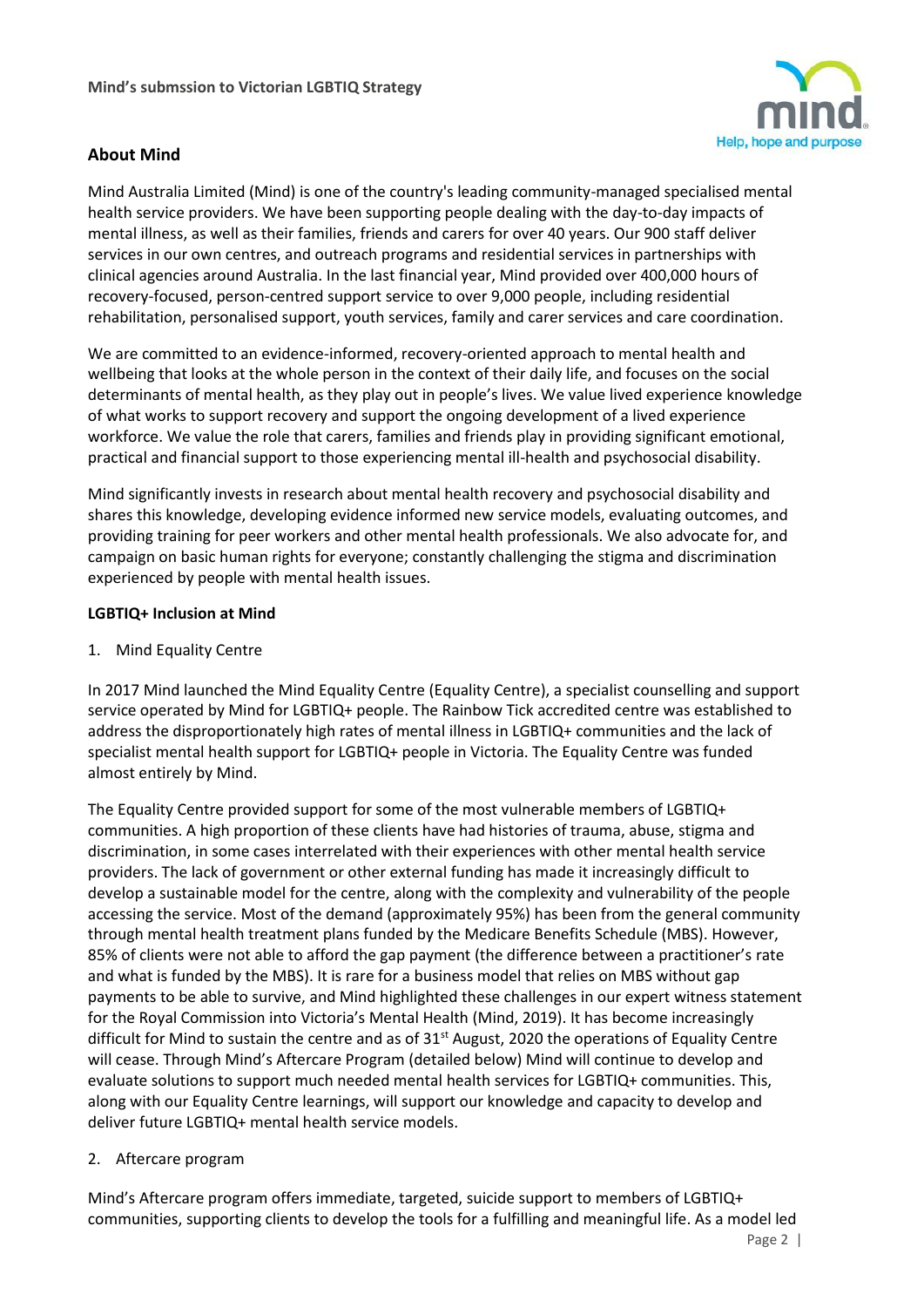

by LGBTIQ+ individuals, Aftercare understands the contributors to suicide that are unique to these communities. Aftercare provides safe, accessible, and responsive support for LGBTIQ+ people who are experiencing thoughts of suicide, and for their family/carers. The team includes psychologists and peer support workers, with an intensive outreach model providing up to three months of support after a suicidal crisis, including counselling-based supports, capacity building, comprehensive exit planning and transitions in care.

3. Diversity and inclusion at Mind

Mind supports diversity and inclusion by developing systems, processes and projects that improve access, outcomes and experiences for marginalised people and communities. Led by Mind's Inclusion and Participation team, we ensure best practice approaches to diversity and inclusion are embedded into Mind's policies, processes and culture with a valuing of the voices and perspectives of lived experience. Our work is prioritised around five priority populations: Aboriginal and/or Torres Strait Islander, culturally and linguistically diverse, LGBTIQ+, lived experience of mental illness and distress and people living with disability. We acknowledge intersectionality by cultivating awareness of privilege, power, unconscious bias, equity and cultural safety. This work is undertaken in line with Mind's Diversity and Inclusion Framework, Reconciliation Action Plan and key activities across governance, practice, participation, learning and workforce.

## **Introduction**

Mind appreciates the opportunity to respond to the *Discussion Paper for the Victorian LGBTIQ Strategy.* Mind is a supporter of the Victorian Government's work to provide a whole-of-government strategy to support the inclusion, participation and belonging of LGBTIQ+ communities and commends the Equality Branch for their leadership and action to enable a more inclusive community.

Mind has experience in delivering LGBTIQ+ specific mental health services, along with our approaches to enabling LGBTIQ+ inclusion through our *Diversity and Inclusion Framework* and our exploration of the resource requirements, process and cost of achieving Rainbow Tick accreditation nationally. These activities have provided unique insight into the challenges and success factors in providing service to LGBTIQ+ communities, including our own commercial and operational realities as a mainstream service organisation.

Mind seeks to contribute our experience and expertise where possible to provide awareness and education in the mental health sector and, to support better mental health outcomes for LGBTIQ+ communities more broadly. As such, our submission will focus primarily on mental health and wellbeing, intersectional service design and LGBTIQ+ inclusive services.

Our responses will draw from the specific considerations outlined within these areas in the *Discussion Paper*.

Mind has experience in providing advice and contribution to discussions on LGBTIQ+ mental health and inclusion through:

- Mind's submission to The Royal Commission into Victoria's Mental Health System (2019)
- Mind's LGBTIQ Expert Witness Statement to The Royal Commission into Victoria's Mental Health System (2019), by Katie Larsen Senior Manager, Inclusion and Participation
- Consultation session for Victorian LGBTIQ Strategy (2020), by Katie Larsen Senior Manager, Inclusion and Participation
- Mind's submission to the Productivity Commission's Inquiry into the Social and Economic benefits of Improving Mental Health (2019)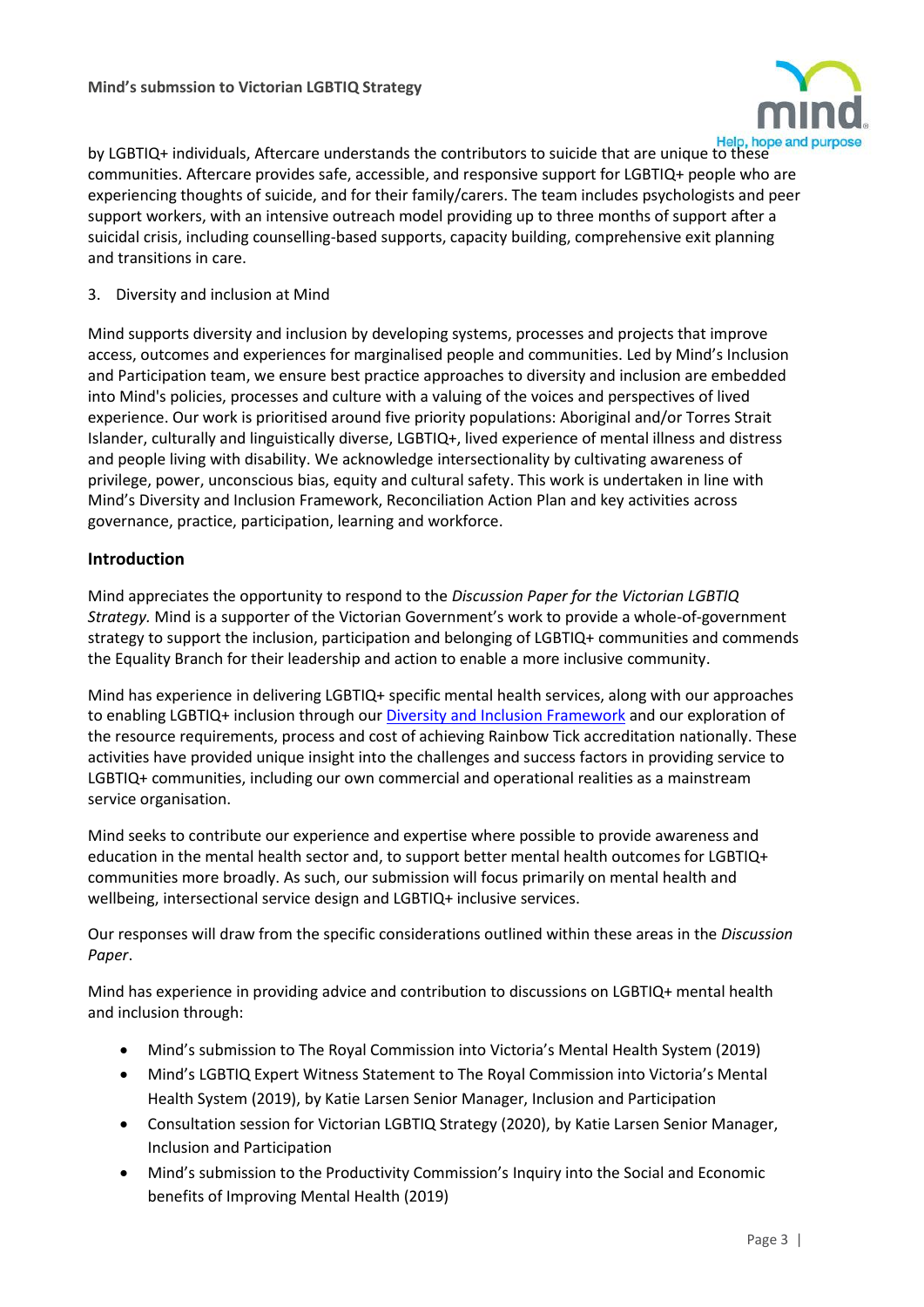

• Member of the National LGBTI Health Alliance MindOUT Expert Advisory Group (ongoing)

Mind has drawn from experience across the organisation to complete this submission, with contribution from the Mind Equality Centre staff and management, Aftercare program staff, Mind's LGBTIQ Working Group and both the Inclusion & Participation and Research & Advocacy units.

## **Responses to the discussion paper**

#### **Mental health and wellbeing**

Mind commends DPC for the *Discussion Paper's* positioning of the interrelationship between poorer mental health experiences of LGBTIQ+ communities and experiences of discrimination, oppression and marginalisation. Too often the mental health experiences of LGBTIQ communities are discussed without acknowledgement of the broader political, social and cultural contributors that occur in communities where sex, sexuality and gender diversity is not widely understood or accepted. The 2017 marriage equality postal vote was a prime example of this, with the Equality Centre experiencing an increased demand for services during/following this time, operating at full capacity, with an extensive wait list.

Mind will address following questions posed within the *Discussion Paper:*

- *What can mental health services do to heal the harm from the historical pathologising of LGBTIQ people?*
- *What can mental health services do to build trust in LGBTIQ communities and develop LGBTIQinclusive services?*
- *What other strategies are required to promote the mental health of LGBTIQ people?*

As the *Discussion* Paper clearly shows, LGBTIQ+ communities remain some of the most vulnerable members of our society in relation to mental health and wellbeing. A greater sense of accountability must be taken on from within and beyond the mental health system to address this, particularly in relation to the contributing factors of systemic discrimination, oppression and marginalisation.

To achieve this at a societal level we will require inclusive and accountable leadership and indicators that take responsibility for the safety, access, wellbeing and celebration of LGBTIQ+ communities across all levels of government, corporate and non-government sectors. This will be enabled by LGBTIQ+ voices contributing to decision-making.

Mind would also like to highlight the role of systemic advocacy on social issues that are integral to the mental health of LGBTIQ+ communities. Issues such as gender and sexuality education in schools and rights to non-discrimination in services, education and employment are interrelated with the mental health experiences of LGBTIQ+ people.

Within the mental health system, the ongoing systemic discrimination and pathologising of LGBTIQ+ people and communities erodes trust and can dissuade LGBTIQ+ people from accessing the help they require.

Equality Centre staff reported that many members of LGBTIQ+ communities have had to educate mainstream health professionals as part of getting support, which can be exhausting and, in some cases, re-traumatising. Training and programs that acknowledge history and the continuing effects of harm incurred through mental health systems and practices are critical.

Our experience operating the Equality Centre and Aftercare have demonstrated the unique sense of safety that can be experienced by LGBTIQ+ people and communities when diverse sex, sexuality and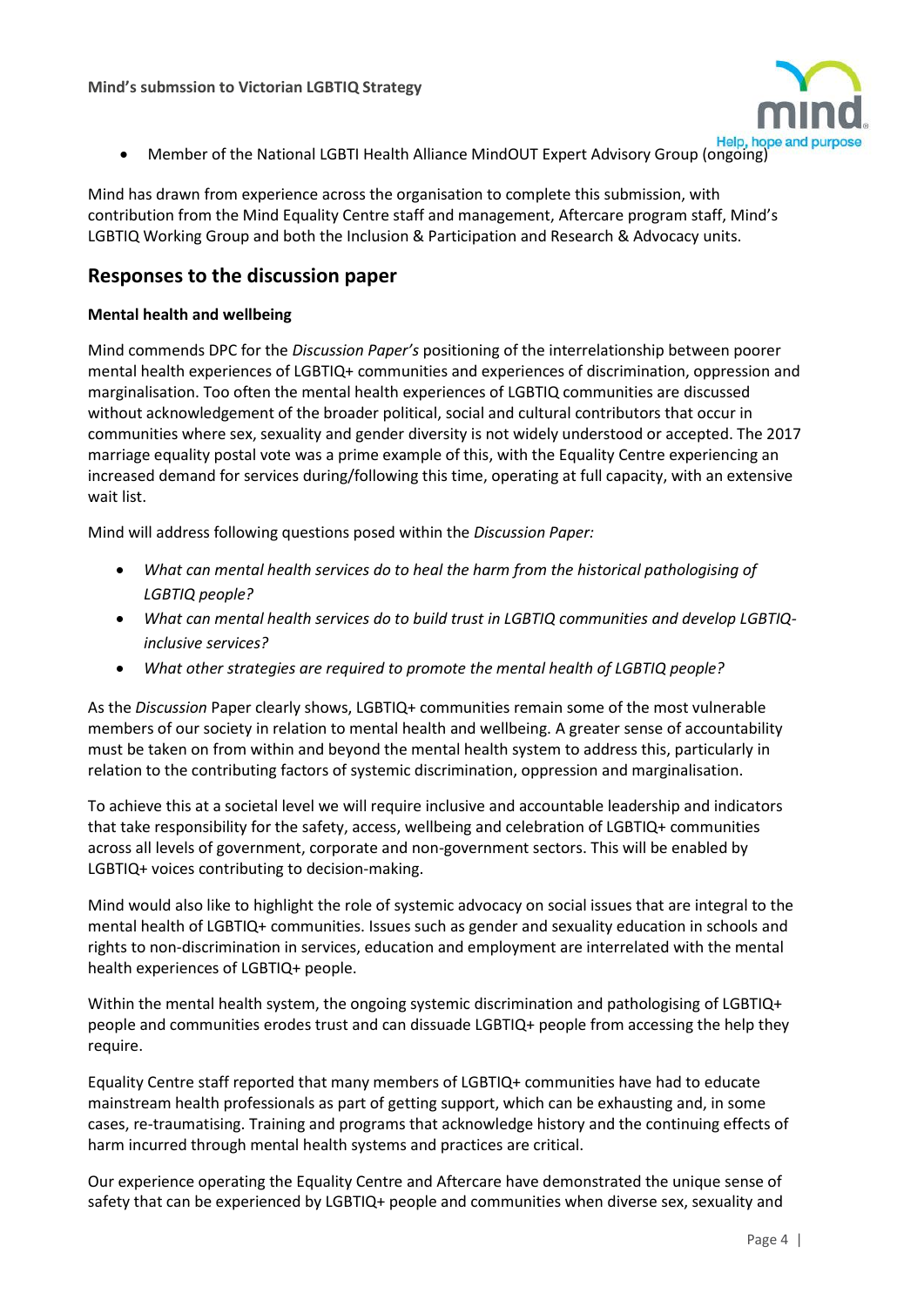

gender is valued and affirmed within both the design and delivery of services. This relates to areas including: valuing and understanding LGBTIQ+ experiences and relationships, not making assumptions about gender, sex and sexuality, understanding the interrelated nature of LGBTIQ+ identity and mental health in relationship to both direct and systemic discrimination; using LGBTIQ+ inclusive language, documentation and signage and improving LGBTIQ+ data collection and entry/exit referral pathways. Mind would like to see these areas incorporated into baseline expectations for mainstream mental health providers, with accountability measures that demonstrate compliance.

Trust can be also be established through strong relationships within LGBTIQ+ communities and ensuring the participation of LGBTIQ+ people and communities in the design and delivery of services.

Further strategies that will promote the mental health of LGBTIQ+ people within services and should be addressed within the health and wellbeing indicators of the LGBTIQ strategy include:

- Models of care that embed understanding of the relationship between identity, mental health and discrimination and cultivate equitable and culturally safe models of care.
- LGBTIQ+ (and other population specific) awareness and competencies required within tertiary qualifications in mental health care and LGBTIQ+ specific continuing professional development for GPs, psychologists and social workers so that expectations of awareness and competency are established early career and are ongoing.

### **LGBTIQ inclusive services**

The evidence provided in the *Discussion Paper* captures the ongoing barriers related to service access for LGBTIQ+ people and communities. Mind also recognises the comprehensive list of indicators for Domain 5: LGBTIQ inclusive services which we believe if required to be met by mainstream providers, would support significant gains for equality within service provision.

Our response to this section will address the questions:

- *What systems are in place to ensure that all government-funded services are working towards LGBTIQ inclusivity?*
- *What other resources could services be offered to support the development of LGBTIQ inclusivity?*
- *What other service experiences need to be understood?*

There is a lack of funding and prioritising of population-specific mental health services for LGBTIQ+ communities, particularly for people who live outside of inner-city Melbourne. This gap in services spans every aspect of the mental health system, including bed-based, counselling and general practitioner services. The lack of specialist services is particularly challenging in the context of bedbased services for trans and gender diverse people with mental illness and/or complex mental distress where issues of trauma-informed practice, sexual safety and risk mitigation need to be better considered in relationship to identity. Trans and gender diverse clients must be supported to safely access the spaces that align with their gender identity and providers must ensure that they do not feel threatened in doing so by either clients or staff. Mind's Aftercare program staff has also highlighted the need for specialist services for LGBTIQ+ people focusing on borderline personality disorder/complex trauma supports, detox/rehab facilities, housing and homelessness services due to issues of access and safety within mainstream providers.

Many existing LGBTIQ+ specific services are unable to meet demand. One of the issues the Equality Centre had was finding LGBTIQ+ specialist staff to meet the need of the communities, particularly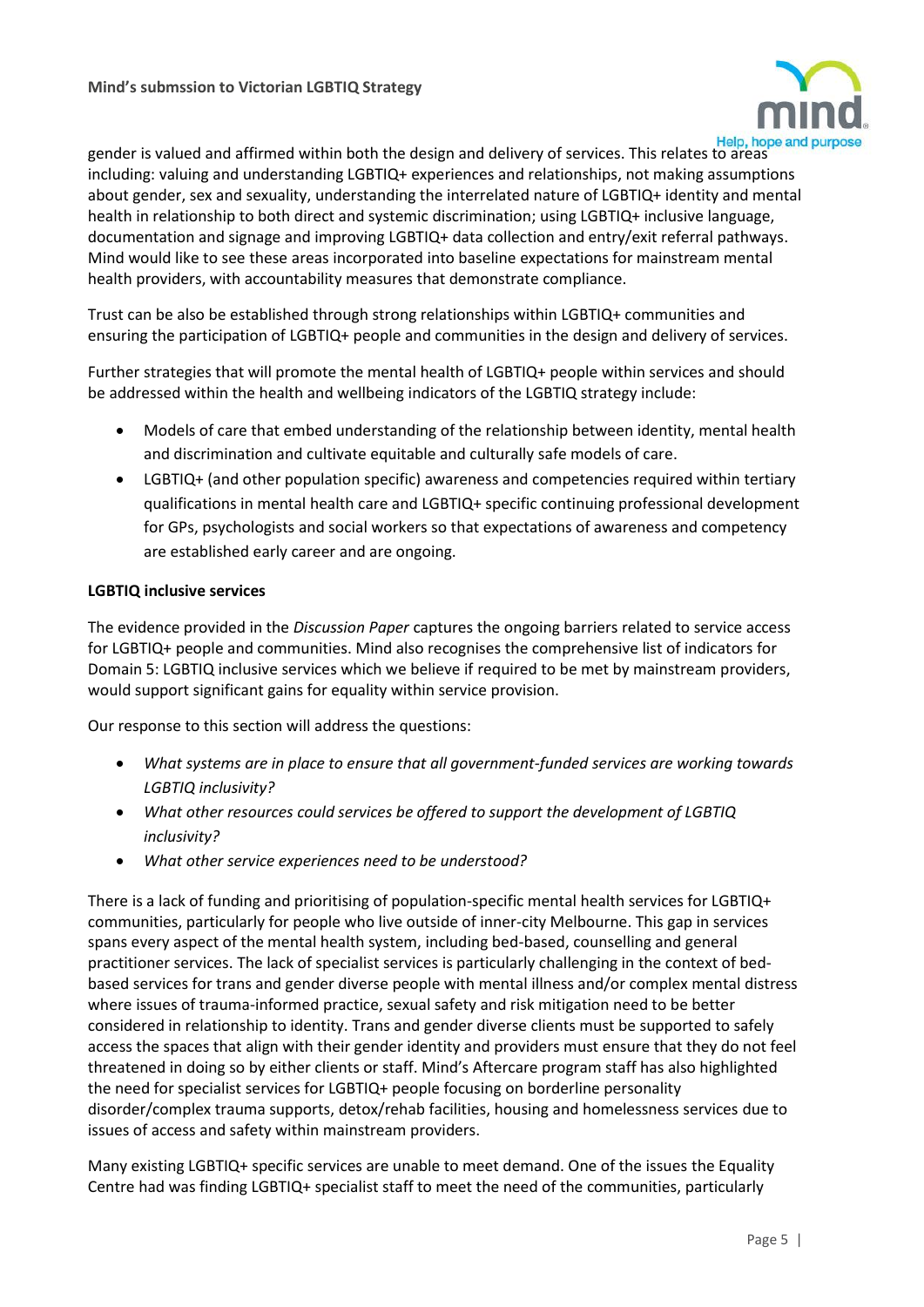

given the levels of vulnerability of people accessing these services. There is need for the development of LGBTIQ+ specialist staff within services.

Service affordability was an issue for clients of the Equality Centre. The Equality Centre was designed on a fee-for-service model, but as aforementioned, it quickly became evident that people seeking support from the service (often having experienced discrimination through mainstream providers) were unable to cover gap or full payments. For a period of time (particularly during the marriage equality postal vote campaign) Mind provided bulk billing services. However, in order to continue the operations of the centre, we had to cease bulk billing to try and meet operating costs which reduced access to the service for those most in need.

The concerns that LGBTIQ+ people have in relation to accessing the mainstream mental health system need to be urgently addressed. The services provided by mainstream services are often the most relevant for the mental health experience of LGBTIQ+ people (for example, the provision of inpatient environments for those in mental health crisis). Mainstream mental health services must therefore better appreciate and respond to the role they have in providing safe and accessible services for diverse populations. Failing to do so means not meeting the needs of some of the most vulnerable people in the communities in they serve.

Inclusive data collection systems both at government and provider level will provide better opportunity to understand the profile and experiences of LGBTIQ+ people accessing services. Currently, services may attempt to include LGBTIQ+ inclusive data within their own systems, but this is not required, prioritised and systems do not consistently enable appropriate collection pathways.

The Rainbow Tick provides a framework to ensure consistent LGBTIQ+ inclusive service provision. Many LGBTIQ+ people who access mainstream mental health services rely on luck to receive safe and inclusive care. This can vary greatly depending on staff, geography, mental health service leadership and the funding that is available for specialised professional development. Where mainstream mental health services do undertake specific work to provide LGBTIQ+ inclusive care, it is usually in addition to core functions as opposed to being embedded into operational and governance processes. Increased Rainbow Tick accreditation of mainstream services would help address these issues.

Rainbow Tick accreditation is costly, however and Mind has found that the costs to implement accreditation are not feasible while operating on thin margins. Mind was initially seeking accreditation in March 2021 but have postponed indefinitely as the costs associated for accreditation, a dedicated part time resource, staff training and other compliance costs were estimated to be up to \$100,000 which is not feasible at this time. Our experience is that undertaking a path to Rainbow Tick accreditation requires unconditional committed leadership, the right financial circumstances and resourcing commitment across multiple departments. For take-up of Rainbow Tick to increase, it needs to be essential from both a business case and social case perspective. This will require government leadership through contract requirements associated with Rainbow Tick compliance and/or more robust LGBTIQ+ inclusion accountability/reporting measures, supported by adequate funding.

It also needs to be manageable and achievable for organisations working with increasingly constricted commercial/operational margins to prioritise LGBTIQ+ inclusion measures. Given the relatively low take up of Rainbow Tick within services, this raises the question of whether a tiered framework or approach might provide increased engagement – similar to the Reconciliation Action Plan (RAP) model. RAP commitments do not require such a significant financial investment until the program is more firmly established and the initial focus areas are both achievable and flexible for large organisations to shape and evolve over time.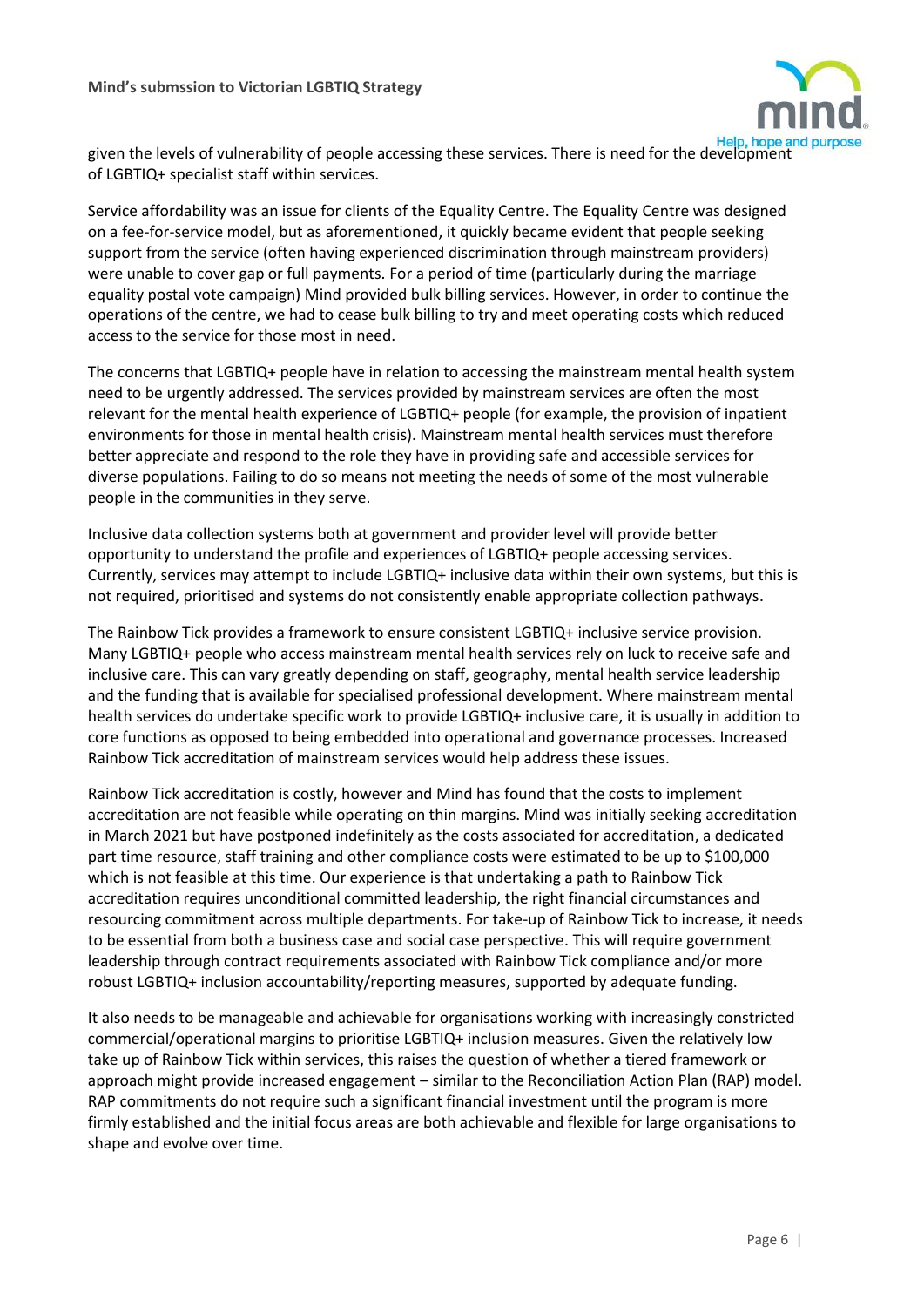

### **Identities, attributes and experiences**

Mind supports the inclusion and examination of intersectionality within the *Discussion Paper*, particularly the recognition of the role of power and privilege in reinforcing systemic and structural barriers.

Our response to this section will focus on the following questions posed by the *Discussion Paper*:

- *How can intersectionality experiences be better incorporated into current services?*
- *What work needs to be done to better understand power and privilege, and to remove systemic and structural barriers for LGBTIQ communities?*

Despite extensive research and a number of nationally recognised tools for cultivating inclusion for specific groups within organisations and services in Australia (e.g. Reconciliation Action Plans, Rainbow Tick Accreditation), we continue to see higher rates of mental distress and illness, lower levels of service access and poorer mental health outcomes amongst minority groups. These approaches often 'silo' approaches to inclusion by population group, in doing so failing to recognise and respond to intersectionality. With the Equality Centre we experienced this directly, receiving feedback from CALD communities that the centre design and delivery model did not serve their needs, particularly relating to availability of linguistically diverse materials and availability of bilingual staff.

Mind has been developing an intersectional approach to inclusion over the past two years. This seeks to build on and support population specific approaches, by cultivating a culture and mindset that examines complexity within identity, culture and difference and the concepts that must be understood and responded to in order to achieve meaningful structural and systemic change. Our model examines discrimination, bias, power and privilege in relationship with identity, culture and difference, with cultural safety and equity as the pathways to inclusion. It is supported by an intersectional action plan and is used as part of workshops, training and the design and development of projects and programs.

What is evident from our experience to date, is that embedding intersectional thinking takes time and requires accountability across all functions, within all projects and integration into models of care. It also needs to be recognised and elevated into government models, guidelines and specifications that guide our work. Mind notes here the modelling of intersectionality in the Family Safety Victoria *Everybody Matters: Inclusion and Equity Statement* (p. 5, 15-16, 2018) as an excellent example of this – similar modelling for mental health would be beneficial.

Leadership buy in and accountability is essential. Diversity management literature suggests that support from senior leadership is the most critical factor in achieving inclusion in organisations (Lewis and Tatli, 2015). Mind would support key performance indicators and guidelines for service providers relating to the design, delivery and evaluation of intersectional cultural safety within their services.

Intersectional approaches to participation and co-design provide opportunities for reflection on issues of power, privilege and bias within decision-making environments. Incorporating the principles of participation and co-design can enable greater access, representation and voice of minority groups, including LGBTIQ+ communities, in decisions that affect them – a recognised universal human right. There remain significant gaps in achieving this in real terms e.g. through proportionate representation across cultural, gender and sexuality diversity in leadership and influence across government, organisations and service providers.

Questions that interrogate power, privilege and bias at the beginning of any co-design or decisionmaking process can support increased access, diversity of voice/perspective and transformative change. Mind would encourage strategies to that seek to address systemic and structural barriers for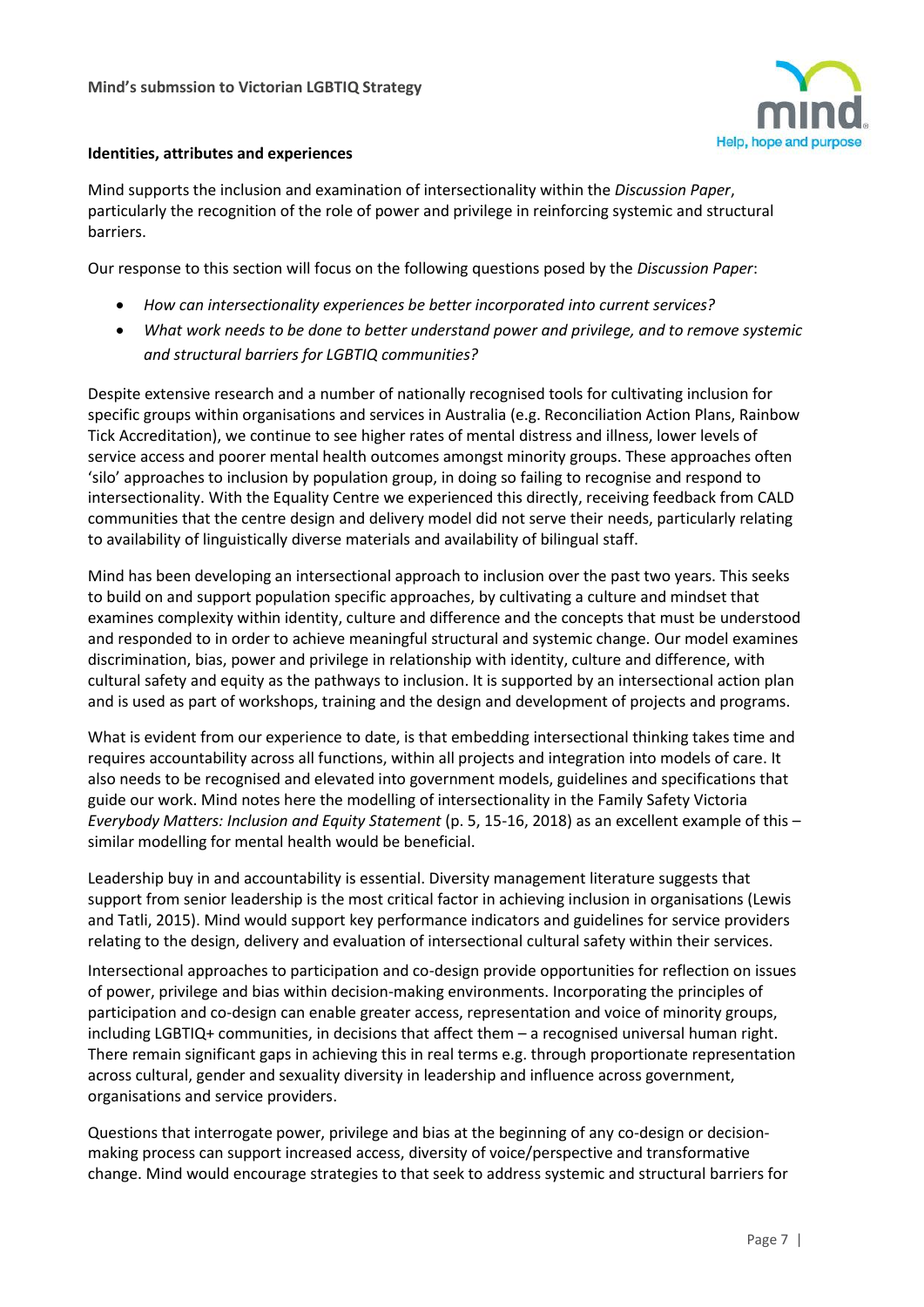

LGBTIQ+ people and communities to consider questions such as:

- Who are we missing? Why might that be?
- How might we challenge or adapt our usual processes to invite, value and affirm?
- How is power distributed in this process? How much are we willing to share?
- What systems, ideas, knowledges and beliefs are privileged?
- What bias do we hold? What assumptions are we making?
- How are we valuing lived experience, both as expertise and through recognition and renumeration for contribution?

#### **Conclusion**

Mind encourages and endorses the work of the Equality Branch in delivering a whole of government LGBTIQ+ strategy. The *Discussion Paper* provides a foundation for important changes to improve the lives and experiences of LGBTIQ+ Victorians across a range of key domains. Mind is particularly encouraged by the approach to mental health and wellbeing, LGBTIQ+ inclusive services and intersectionality.

To strengthen the strategy, Victorian LGBTIQ+ strategy requires systems of accountability across and beyond government, with support key performance indicators and guidelines for service providers relating to the design, delivery and evaluation of intersectional cultural safety within their services.

The strategy must be led by LGBTIQ+ people and communities so that it reflects the diversity, lived experience and expertise of the people it seeks to support.

Mind is committed to contributing our experiences in seeking to respond to the mental health needs of LGBTIQ+ communities within and beyond the mental health sector. We would appreciate the opportunity to continue being involved in the further design and implementation of the strategy.

#### References

Family Safety Victoria (2018). *Everybody Matters: Inclusion and Equity Statement*, Victorian Government, Melbourne, Victoria.

Lewis, C and Tatli A (2015) 'Leadership and diversity management in a global context' in Syed J and Ozbilgin M (ed.), *Managing Diversity and Inclusion: an International Perspective.* Sage Publications, London, California, New Delhi, Singapore p. 47-77.

Larsen, K. (2019) *Expert Witness Statement*, Royal Commission into Victoria's Mental Health System. Mind Australia, Victoria. [https://s3.ap-southeast-2.amazonaws.com/hdp.au.prod.app.vic](https://s3.ap-southeast-2.amazonaws.com/hdp.au.prod.app.vic-rcvmhs.files/2615/6343/0279/Katie_Larsen.pdf)[rcvmhs.files/2615/6343/0279/Katie\\_Larsen.pdf](https://s3.ap-southeast-2.amazonaws.com/hdp.au.prod.app.vic-rcvmhs.files/2615/6343/0279/Katie_Larsen.pdf)